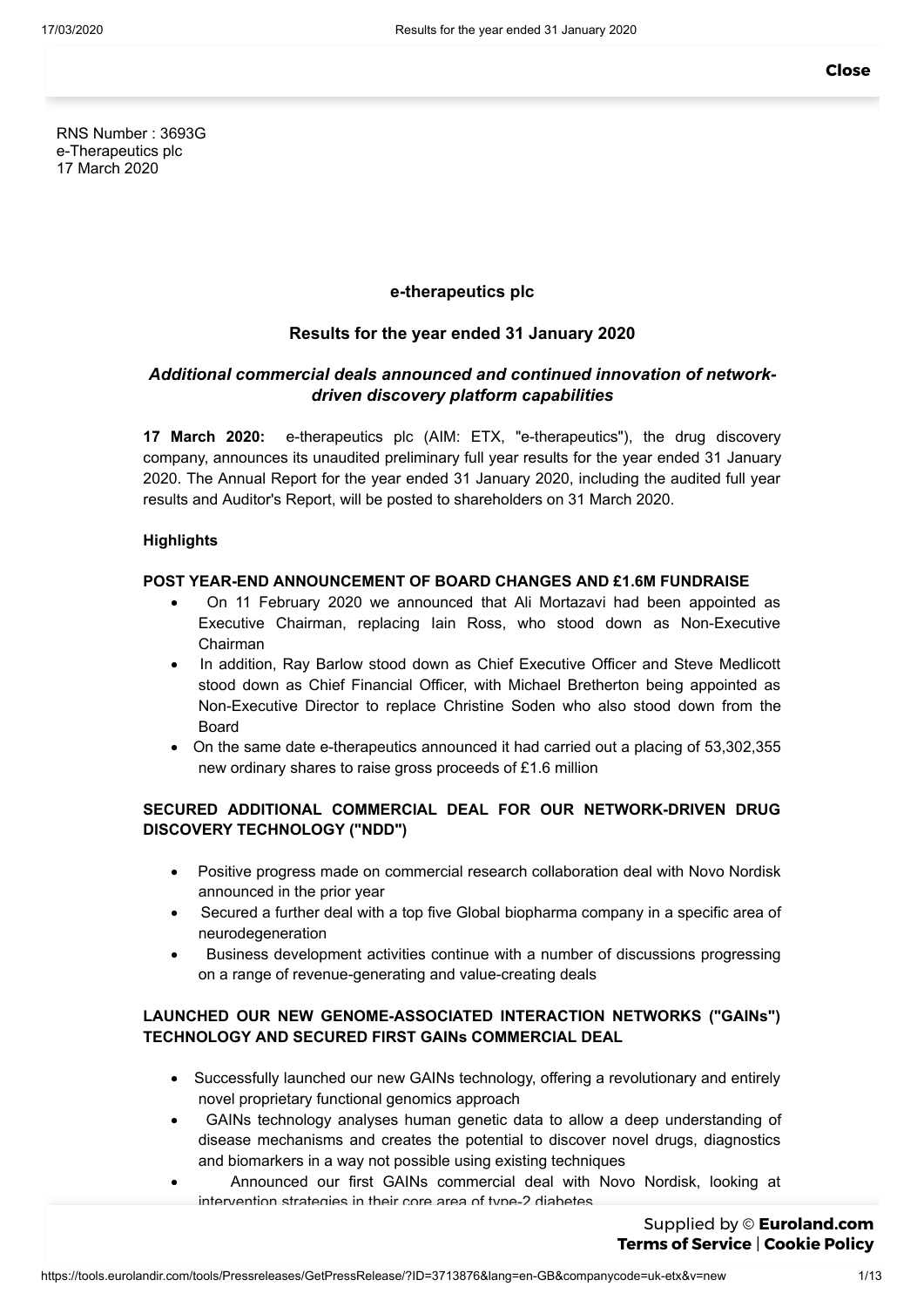- · As well as the launch of our GAINs technology during the year, we continue to enhance our NDD technology and diversify how our core platform can help to revolutionise the treatment of complex diseases
- · Our work on network-aware disease segmentation uses multi-omics data to identify sub-mechanisms of disease against which new and differentiated strategies can be developed to benefit specific patient subsets
- · Application of NDD target identification, deconvolution and Mechanism of Action ("MoA") analysis in complex diseases addresses highly industry-relevant challenges for medicinal chemistry projects

# **Financial highlights**

- Revenues of £0.5m (FY19: £0.04m)
- · Cash at 31 January 2020 of £3.8m (FY19: £5.9m)
- Cash reduction in the year of  $£2.1m$  (FY19:  $£3.7m$ )
- · Operating loss of £2.9m (FY19: loss of £5.1m)
- R&D tax credit of £0.5m (FY19: £1.1m)

## **Ali Mortazavi, Executive Chairman of e-therapeutics, said:**

"I joined the Board of e-therapeutics in February 2020 after undertaking significant due diligence over several months under a non-disclosure agreement during the financial year under review. I was extremely impressed with the Company and with what has been achieved, both in terms of technological innovation and potential business development opportunities with big pharma and biotechnology companies, by a small, dedicated team. I believe that etherapeutics can offer the industry unique biological insights into complex disease and can ultimately make major advancements into the discovery of novel biology and drug candidates. I look forward to working closely with the team to align the direction that we see the Company taking as we add significant resource to continue with enhancements to our platform and internal discovery projects."

-Ends-

## **For more information, please contact:**

| e-therapeutics plc<br>Ali Mortazavi, Executive Chairman                                                                     | Tel: +44 (0)1993 883 125<br>www.etherapeutics.co.uk                      |
|-----------------------------------------------------------------------------------------------------------------------------|--------------------------------------------------------------------------|
| <b>Numis Securities Limited</b><br>Freddie Barnfield/Duncan Monteith (Nominated Adviser)<br>James Black (Corporate Broking) | Tel: +44 (0) 207 260 1000<br>www.numis.com                               |
| <b>FTI Consulting</b><br>Simon Conway                                                                                       | Tel: +44 (0) 203 727 1000<br>Email: e-<br>therapeutics@fticonsulting.com |

## **About e-therapeutics**

e-therapeutics is an Oxford, UK-based company with a unique and powerful computer-based approach to drug discovery, founded on our industry-leading expertise in network biology.

We have created two proprietary, unique and productive technologies. The first is Networkdriven Drug Discovery ("NDD"), which is based on cutting-edge network science, statistics, machine learning and artificial intelligence. NDD allows the more efficient discovery of new and better drugs and has been validated in multiple and diverse areas of biology.

The second is Genome Associated Interaction Networks ( $\mathcal{A}$  $rac{1}{\sqrt{2\pi}}$  based on the same value  $rac{1}{\sqrt{2\pi}}$  $\mathbf{b}_0$  and analyzes that underpins on Service that under Supplied by © **[Euroland.com](http://www.euroland.com/) Terms of [Service](https://tools.eurolandir.com/legal/terms/?lang=en-GB)** | **[Cookie](https://tools.eurolandir.com/legal/cookie/?lang=en-GB) Policy**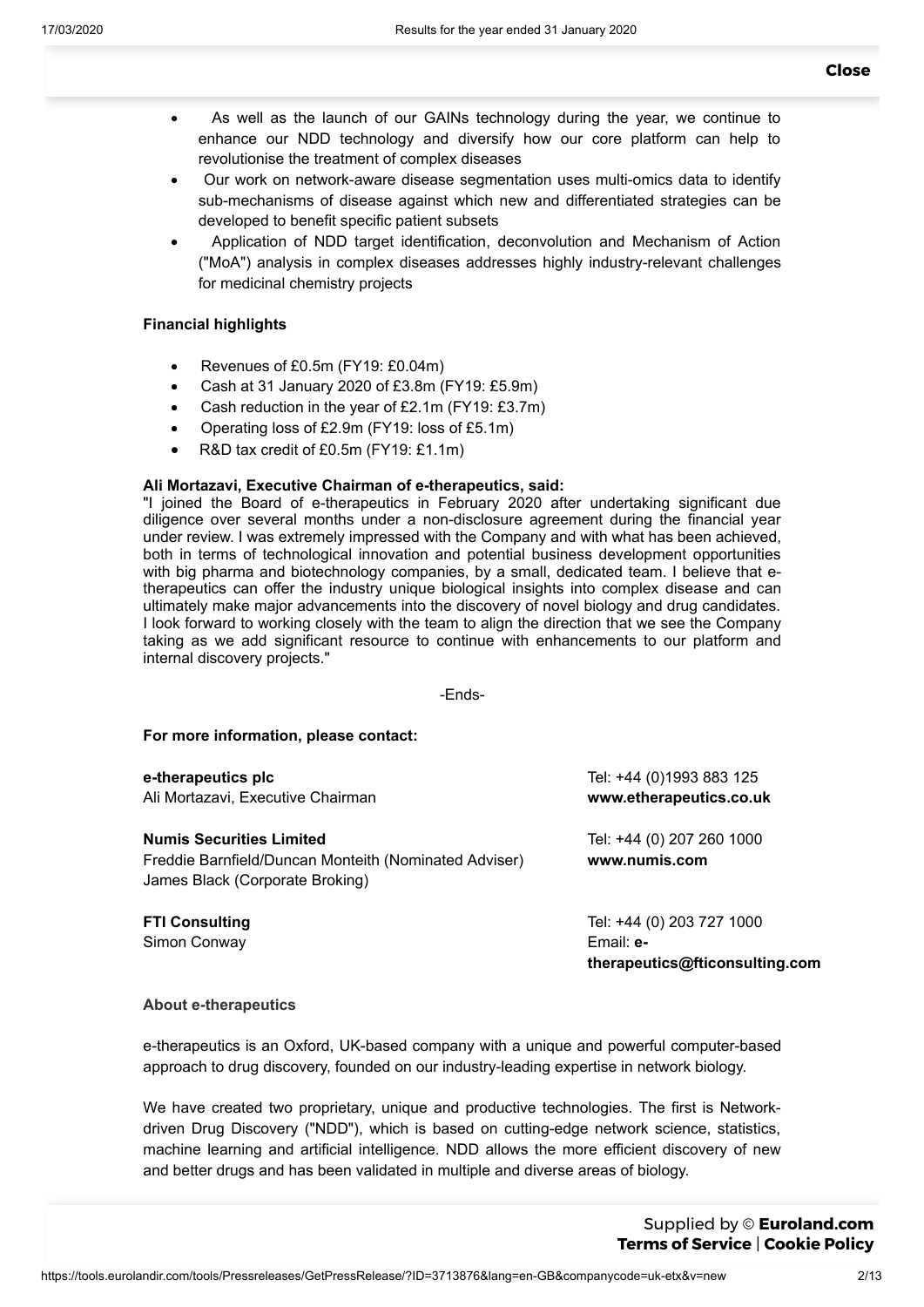and can enable the discovery of novel drugs, diagnostics and biomarkers in a way not previously possible from population genomics data, such as genome-wide association studies ("GWAS").

We have deployed our highly productive drug discovery platform technologies to develop our own IP-protected, pre-clinical drug discovery programmes that are available to partners seeking to acquire or in-license novel and differentiated assets.

We have partnerships with Novo Nordisk in Type-2 diabetes and a US-based, top 5 pharmaceutical company in neurodegeneration. We are working on different types of collaborative partnerships with biotech, pharma and other technology companies to create sustainable mutual value.

# **Chairman's Statement**

My perspective on the financial year ended 31 January 2020 will be as a fellow shareholder and one who performed extensive due diligence on e-therapeutics for over three months between September 2019 and January 2020. The purchase of my stake in the Company was driven by a variety of factors, perhaps the most important driver being the experience in my last role as Chief Executive Officer of Silence Therapeutics plc ("Silence"). At Silence, after over 15 years of technical challenges in chemistry that successfully concluded with a robust platform to silence genes in the liver, I had come to realise that biology was perhaps an even greater challenge. The identification of the 'right' biology to address, irrespective of modality, was the real value driver in drug discovery/development. The industry has been, and still is, chasing the same targets, biology and indications. In addition, complex diseases, while representing huge unmet need, are attracting the least amount of capital as the current riskaverse nature of the industry and desire for 'validated' targets and shun novel biology. etherapeutics passed one of my critical filters: identifying key biology first and only then taking the next step - how to discover a drug to address it.

Post the purchase of my stake, and under a non-disclosure agreement with the Company, I had access to their data room where I was able to conduct a full assessment of the prospects of the business, its assets and technology. My initial fear was that e-therapeutics, which has been listed since November 2007, would be a typical company that had once been at the forefront of its industry but had lost its place to new entrants. The Company had not raised capital since February 2013 and there had been a gradual but significant decline in R&D spend. In reality, it became clear during this process that the opposite was true. Although the Company was undercapitalised and operating with a small team, the technology was ahead of its time and the moment for Network-driven Drug Discovery ("NDD") has now arrived. In short, the Company had survived and was now more relevant and competitive than at any time in its history.

During the year, e-therapeutics achieved validation of their approach through a commercial deal with Novo Nordisk. Importantly, it had also gone through a rigorous due diligence process with a global top 5 pharmaceutical company in an area of biology associated with neurodegenerative disease. This process led to a pilot project which we hope can become a more meaningful collaboration in the coming financial year. In addition to these announcements, it was clear that many pharmaceutical/biotech companies were and are increasingly interested in the Company's approach to biology. Their endorsements of etherapeutics' approach gave me great confidence that the inflection point was now.

Importantly, the core team and founders of e-therapeutics remain at the Company and were still highly motivated by the belief in, and approach of, NDD. I was extremely impressed with the knowledge and the ability of a small team to achieve so much with such a very limited

 $\mathcal{L}$  budget. In conclusion, my decision, my decision to  $\mathcal{L}$  Executive Chairman was  $\mathcal{L}$  $t_{\rm s}$  on the basis of deep distribution between  $\epsilon$ Supplied by © **[Euroland.com](http://www.euroland.com/) Terms of [Service](https://tools.eurolandir.com/legal/terms/?lang=en-GB)** | **[Cookie](https://tools.eurolandir.com/legal/cookie/?lang=en-GB) Policy**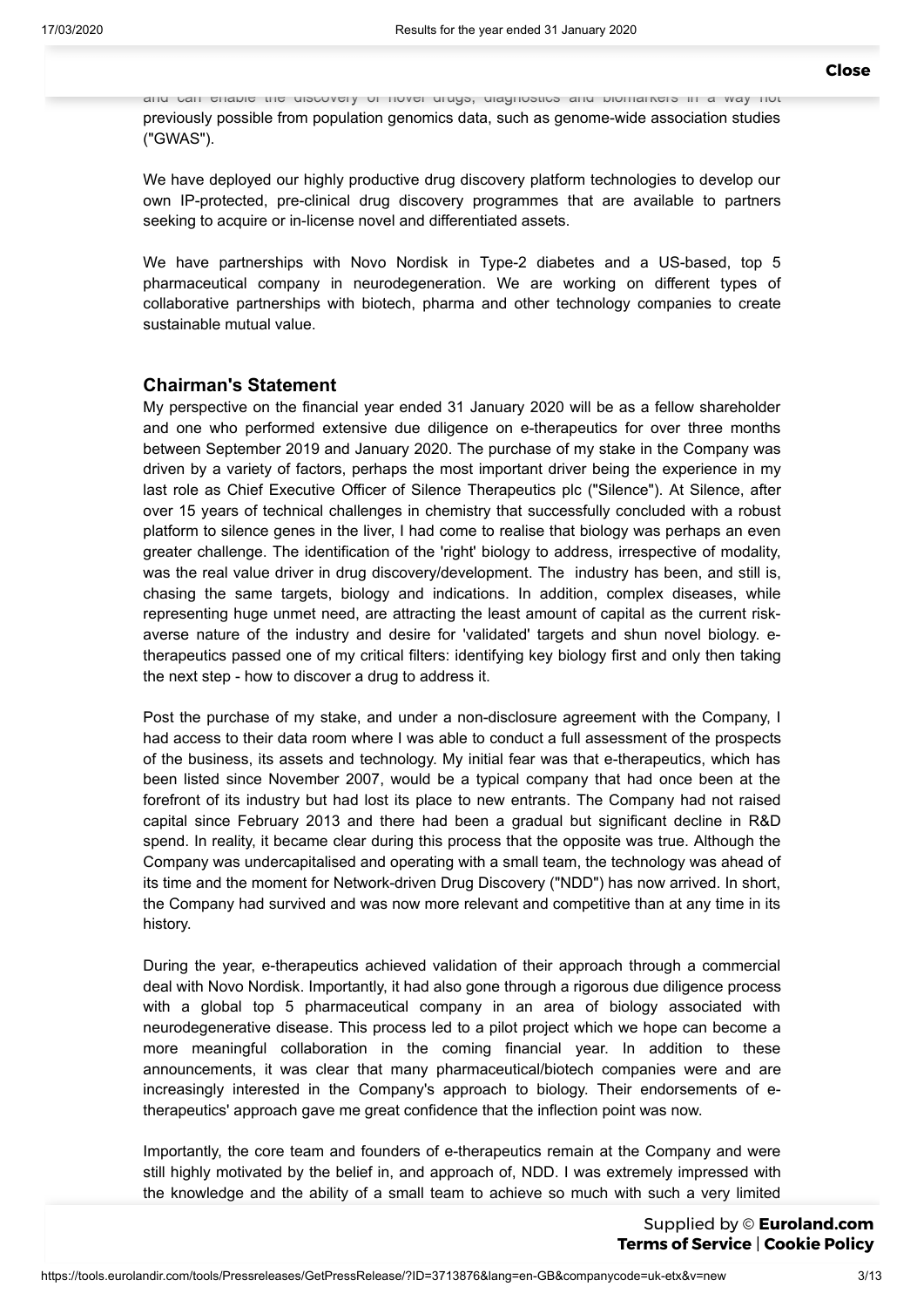## **Strategy - Informatics and drug development**

## **Network-driven Drug Discovery ("NDD")**

The core technology of e-therapeutics is based on the concept of NDD. NDD is an informatics approach to early-stage discovery driven by the analysis of molecular networks within cells. Advances in the field of network biology over the last decade or so have made it clear that simple notions of individual 'domino-like' biological pathways giving rise to robust biological processes are incorrect. Biological function 'emerges' from the co-ordinated interplay of very many diverse molecules acting together in complex networks of interacting pathways. Because these networks *are* complex, and (as in all complex systems) robust to most interventions, the best way to change their behaviour is not obvious from a simple inspection of the individual components.

In order to influence cell biology in a beneficial way these networks must be first identified and then analysed mathematically to identify vulnerabilities that can form the basis of a therapeutic intervention. NDD starts with the construction of *in silico* models of the network of molecular interactions responsible for a biological process to be targeted by a drug. Network analysis is then utilised to search for agents that can significantly perturb that network and so, by extension, the biological process of interest. Predicted active compounds are then tested in cell-based phenotypic assays that are capable of detecting modulation of the mechanisms of interest.

## **Genome Associated Interaction Networks ("GAINs")**

A new product, GAINs, has seen particularly strong interest from partners. Based on the core principles and technologies behind NDD, GAINs can derive biological insights from Genome-Wide Association Study (GWAS) data. GWAS has the potential to be extremely informative and in many disease areas is the only practical source of 'big data' e.g. in diabetes or neurodegeneration, where biopsy tissue availability is limited. However, despite a huge investment of time and resource, insights from GWAS data have been limited.

e-Therapeutics has developed GAINs, a proprietary network biology-based, functional genomics approach that places genes identified by GWAS studies into their network context. This permits identification of the (network) processes that are affected by background variations in DNA and hence impact the risk of developing particular disease. This approach permits mechanistic insights that are not resolvable at the individual SNP or gene level and not discoverable simply from the lists of genes typically produced by a GWAS study. GAINs leverages validated methodology derived from our parent NDD platform. e-Therapeutics' GAINs technology enables actionable insights (such as mechanistic understanding and targetor network-driven drug discovery hypotheses) to be derived from GWAS data where there are typically tens or even hundreds of (usually individually uninformative) variants contributing to disease risk.

In an environment where genetic validation of a project is a major de-risking checkpoint for large pharmaceutical companies, we have seen significant interest in this product.

## **Informatics and drug development**

Considering the Company's Balance Sheet, e-therapeutics has paused its own internal drug development ambitions. However, not only are some of these assets still of potential value, they serve as important case studies of how the Company can take informatics all the way through to compounds and *in vivo* studies, successfully providing proof of concept projects for the platform. Yet, informatics insight alone is not a sufficient value proposition to convince collaborators to agree to large paid-for projects. The Company's in-house ability, gained from expertise at the C suite level and its own discovery programmes, allows us to offer "wet lab"

 $\overline{\mathbf{C}}$  outcomes from our information of the set  $\overline{\mathbf{C}}$  on  $\overline{\mathbf{C}}$ risking decision point and decide if their area of biology should be further progressed. We Supplied by © **[Euroland.com](http://www.euroland.com/) Terms of [Service](https://tools.eurolandir.com/legal/terms/?lang=en-GB)** | **[Cookie](https://tools.eurolandir.com/legal/cookie/?lang=en-GB) Policy**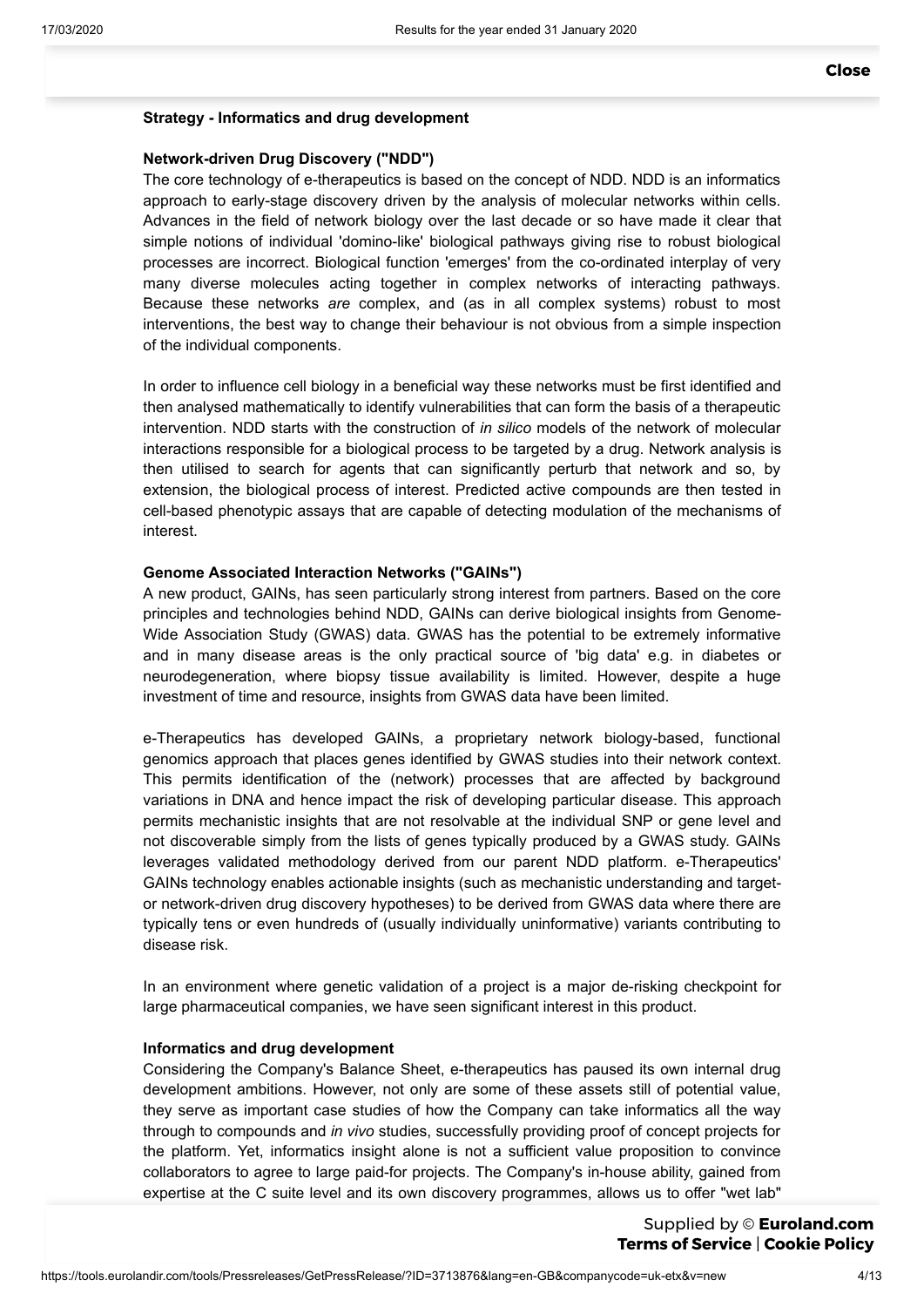and, in addition, the drug discovery arm of our Company will use our in-house informatics capabilities for high conviction internal projects.

## **Outlook**

In summary, I believe that the Company is at an important inflection point. Our technology, know-how and products are in strong demand and I would like to thank and endorse the team at e-therapeutics. The knowledge, energy and desire is a critical factor in the success of the Company. Technology and informatics alone cannot drive drug discovery. In a "man + machine" collaboration, the team is a critical component of the assets of the Company. They are a testament to the power of small teams and what can be achieved even with the smallest of R&D budgets. We will, of course, be adding significant resource in the coming months but will always remain lean, relying on hiring the very best people rather than size of capital.

We look forward to an exciting year and have high ambitions to become a prominent company in drug discovery.

Ali Mortazavi Executive Chairman 17 March 2020

# **Financial review**

The commercial deal that was announced towards the end of the prior year has advanced well; this led to both an extension of that NDD deal and also to the signing of, and subsequently successful completion of, a further commercial deal with Novo Nordisk utilising our newly launched functional genomics technology, GAINs, also in the area of type-2 diabetes. Revenue recognised during the year ended 31 January 2020, of £0.5m (2019: £0.04m), is in relation to these deals.

The overall operating loss for the year was £2.9m (2019: loss of £5.1m). The reduced loss is partly a result of the revenue recognised, however, given the cash position of the Group, we also continued our careful cost management to extend the cash runway of the Group whilst ensuring that we didn't lose the functionality that allows us to deliver important biological insights. As such, the underlying operating loss (excluding revenue) continues the trend of sequentially declining six-monthly losses, which has now continued for four years.

R&D spend for the year, of £2.1m (2019: £3.7m), was £1.6m lower than the prior year, reflecting lower external spend on our self-funded NDD-derived assets in the year. We have instead focussed our R&D investment into improved platform functionality, which has included enhancements in the areas of mechanistic disease segmentation, target identification, MoA and, of course, our new GAINs technology. Enhancements of our technological capabilities will be further advanced in the coming year.

Administrative costs in the year, of £1.2m (2019: £1.5m), continue to decline with cost savings made throughout every level of the business.

The Group adopted the new accounting standard IFRS 16 'Leases' during the year, which resulted in the recognition of a right-of-use asset of £0.1m and a corresponding lease liability on the Balance Sheet.

Year-end cash was £3.8m (2019: £5.9m). The overall cash reduction for the year was £2.1m (2019: £3.7m). After adjusting for the R&D tax credit received during the year, of £1.1m (2019: £1.4m), the underlying cash burn, of £3.2m (2019: £5.1m), was broadly in line with the operating loss. Given the reduced R&D spend during the year, we are anticipating a lower

> Supplied by © **[Euroland.com](http://www.euroland.com/) Terms of [Service](https://tools.eurolandir.com/legal/terms/?lang=en-GB)** | **[Cookie](https://tools.eurolandir.com/legal/cookie/?lang=en-GB) Policy**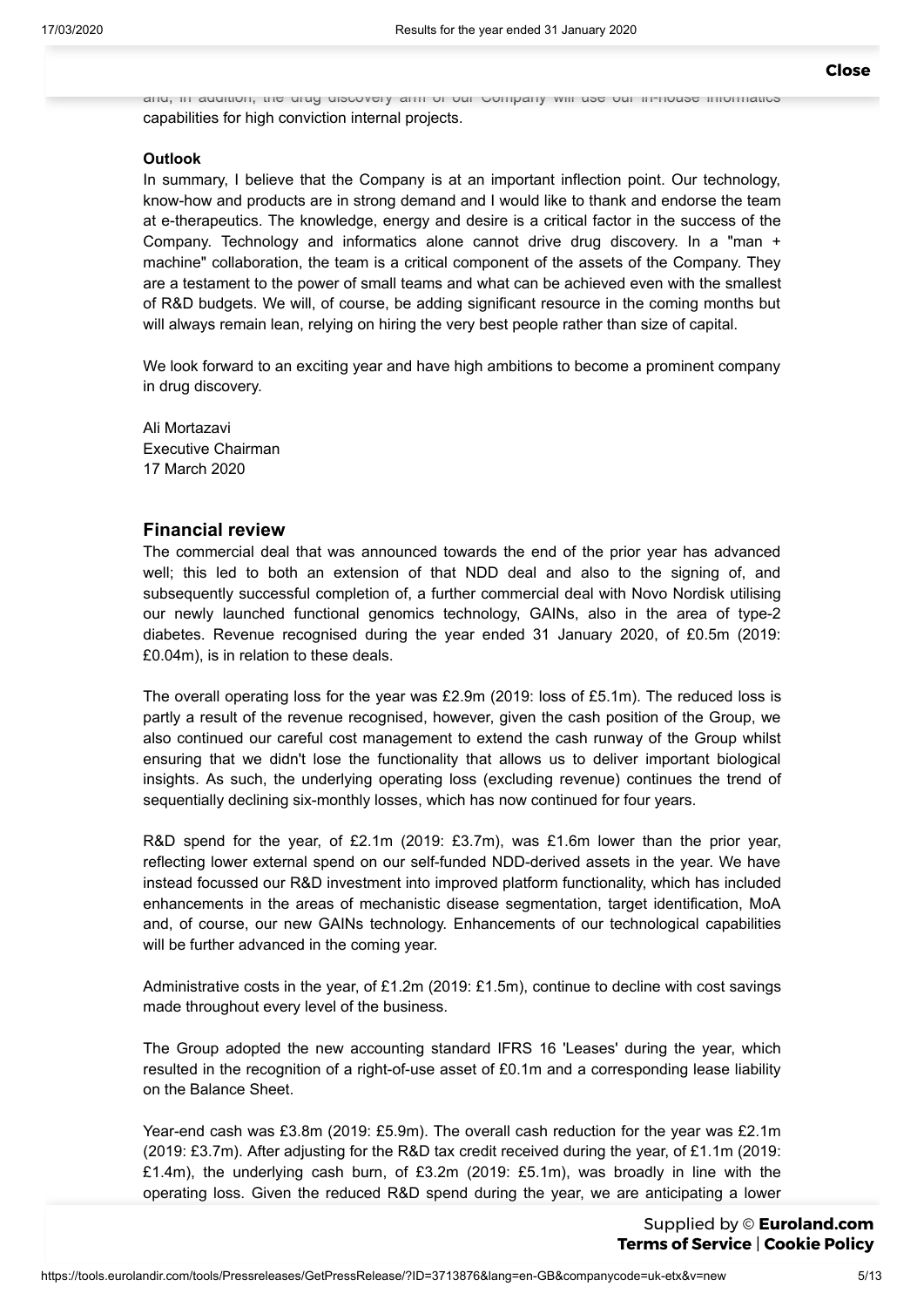continue the careful working capital management processes that we have in place, yet we now have the renewed scope to consider some further advancement to our in-house discovery programmes alongside continued innovation of our platform technologies and general resource expansion.

Our latest budget, updated following the post year-end injection of cash, shows that we have sufficient funds to continue our operations for at least the next two financial years. This budget includes prudent revenue assumptions, although we are in late stage discussions regarding a number of exciting potential collaborations and we are looking forward to working closely with business development opportunities in defining how we could help partners better understand their chosen area of biology.

Management have considered the impact of the coronavirus COVID-1 outbreak, which was characterised as a pandemic by the World Health Organisation on 11 March 2020, upon these financial forecasts. The Group has a robust risk management policy in place, including business continuity management. Management's priority is the safety of its employees and, as a result, has already invoked a working from home policy which has been smoothly implemented. At the time of signing this Report the COVID-19 pandemic is not expected to materially alter the assumptions included in the Group's budget.

Ali Mortazavi Executive Chairman 17 March 2020

# **Consolidated Income Statement**

For the year ended 31 January 2020

|                                                                 |              | 2020<br>(unaudited) | 2019<br>(audited) |
|-----------------------------------------------------------------|--------------|---------------------|-------------------|
|                                                                 | <b>Notes</b> | £000                | £000              |
| Revenue                                                         |              | 456                 | 44                |
| Cost of sales                                                   |              |                     |                   |
| <b>Gross profit</b>                                             |              | 456                 | 44                |
| Research and Development expenditure                            |              | (2, 104)            | (3,673)           |
| Administrative expenses                                         |              | (1, 240)            | (1,485)           |
| <b>Operating loss</b>                                           |              | (2,888)             | (5, 114)          |
| Investment income                                               |              | 15                  | 29                |
| Loss before tax                                                 |              | (2,873)             | (5,085)           |
| Taxation                                                        | 5            | 526                 | 1,086             |
| Loss for the year attributable to equity holders of the Company |              | (2, 347)            | (3,999)           |
| Loss per share - basic and diluted                              | 6            | (0.87)p             | (1.49)p           |

# **Consolidated Statement of Comprehensive Income**

For the year ended 31 January 2020

|                                                 | 2020<br>(unaudited)<br>£000 | 2019<br>(audited)<br>£000 |
|-------------------------------------------------|-----------------------------|---------------------------|
| Loss for the financial year                     | (2,347)                     | (3,999)                   |
| Other comprehensive income                      | $\blacksquare$              | $\overline{\phantom{0}}$  |
| Total comprehensive loss for the financial year | (2, 347)                    | (3,999)                   |

# **Consolidated Statement of Changes in Equity**

Supplied by © **[Euroland.com](http://www.euroland.com/) Terms of [Service](https://tools.eurolandir.com/legal/terms/?lang=en-GB)** | **[Cookie](https://tools.eurolandir.com/legal/cookie/?lang=en-GB) Policy**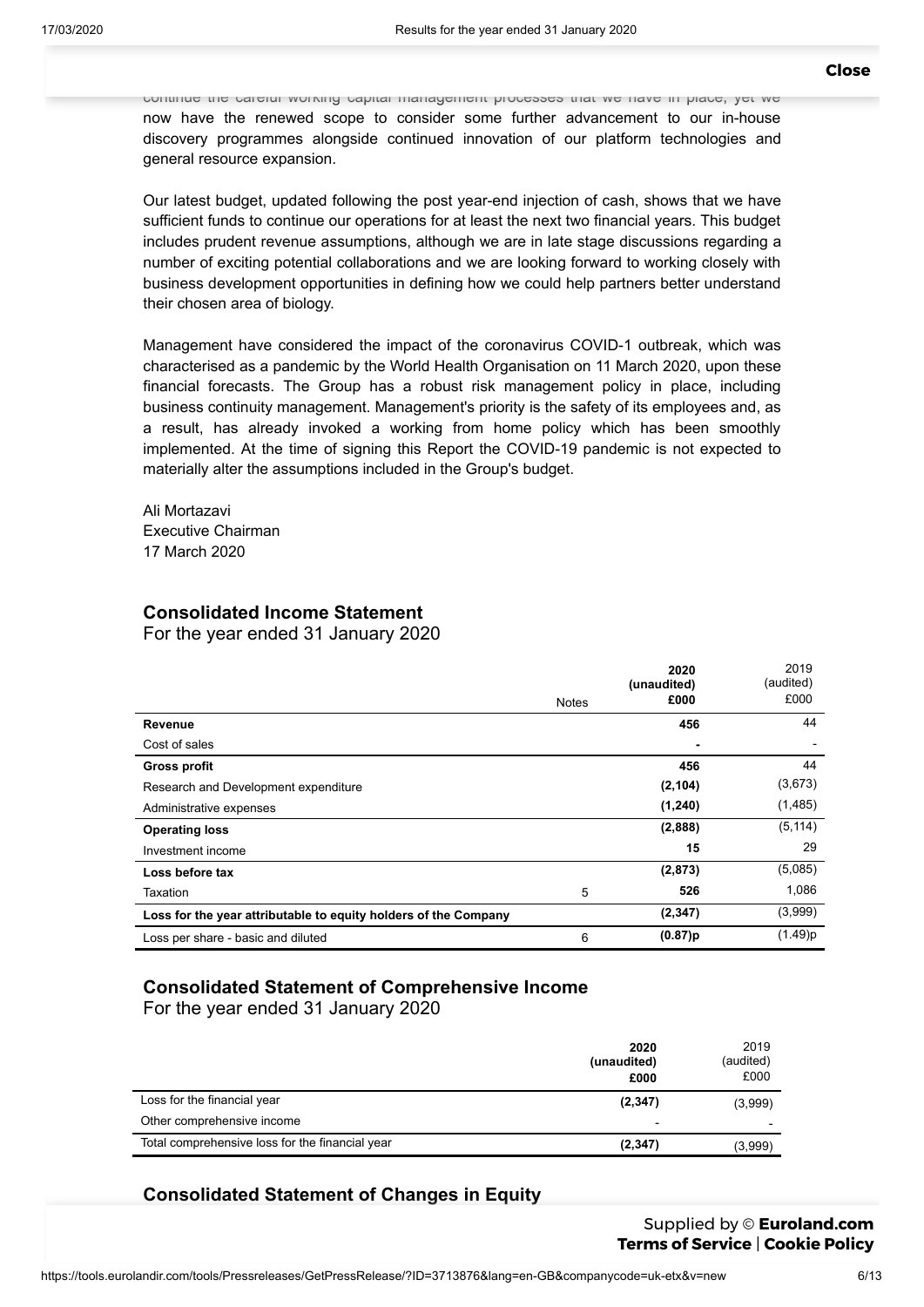#### capital premium earnings Total premium earnings Total premium earnings Total premium earnings Total premium ear **[Close](javascript:window.close();)**

| As at 31 January 2018 (audited)                       | 269                      | 65,154 | (54, 685) | 10,738  |
|-------------------------------------------------------|--------------------------|--------|-----------|---------|
| Total comprehensive income for year                   |                          |        |           |         |
| Loss for the financial year                           | -                        |        | (3,999)   | (3,999) |
| Total comprehensive loss for year                     | -                        | -      | (3,999)   | (3,999) |
| Transactions with owners, recorded directly in equity |                          |        |           |         |
| Issue of ordinary shares                              | $\overline{\phantom{0}}$ | 11     |           | 11      |
| Equity-settled share-based payment transactions       |                          |        | 52        | 52      |
| Total contributions by and distribution to owners     |                          | 11     | 52        | 63      |
| As at 31 January 2019 (audited)                       | 269                      | 65,165 | (58, 632) | 6,802   |
| Total comprehensive income for year                   |                          |        |           |         |
| Loss for the financial year                           | ۰.                       |        | (2,347)   | (2,347) |
| Total comprehensive loss for year                     | -                        |        | (2,347)   | (2,347) |
| Transactions with owners, recorded directly in equity |                          |        |           |         |
| Issue of ordinary shares                              |                          | 11     |           | 11      |
| Equity-settled share-based payment transactions       |                          |        | 36        | 36      |
| Total contributions by and distribution to owners     |                          | 11     | 36        | 47      |
| As at 31 January 2020 (unaudited)                     | 269                      | 65,176 | (60, 943) | 4,502   |

# **Company Statement of Changes in Equity**

For the year ended 31 January 2020

|                                                       | Share                    | Share   | Retained  |          |
|-------------------------------------------------------|--------------------------|---------|-----------|----------|
|                                                       | capital                  | premium | earnings  | Total    |
|                                                       | £000                     | £000    | £000      | £000     |
| As at 31 January 2018 (audited)                       | 269                      | 65,154  | (52, 115) | 13,308   |
| Total comprehensive income for year                   |                          |         |           |          |
| Loss for the financial year                           | $\overline{\phantom{0}}$ |         | (3,997)   | (3,997)  |
| Total comprehensive loss for year                     |                          |         | (3,997)   | (3,997)  |
| Transactions with owners, recorded directly in equity |                          |         |           |          |
| Issue of ordinary shares                              | $\overline{\phantom{0}}$ | 11      |           | 11       |
| Equity-settled share-based payment transactions       |                          |         | 52        | 52       |
| Total contributions by and distribution to owners     |                          | 11      | 52        | 63       |
| As at 31 January 2019 (audited)                       | 269                      | 65,165  | (56,060)  | 9,374    |
| Total comprehensive income for year                   |                          |         |           |          |
| Loss for the financial year                           | $\overline{\phantom{0}}$ |         | (5, 171)  | (5, 171) |
| Total comprehensive loss for year                     | $\overline{a}$           |         | (5, 171)  | (5, 171) |
| Transactions with owners, recorded directly in equity |                          |         |           |          |
| Issue of ordinary shares                              | ٠                        | 11      |           | 11       |
| Equity-settled share-based payment transactions       |                          |         | 36        | 36       |
| Total contributions by and distribution to owners     |                          | 11      | 36        | 47       |
| As at 31 January 2020 (unaudited)                     | 269                      | 65,176  | (61, 195) | 4,250    |

# **Balance Sheets**

As at 31 January 2020

|                               |              | Group                       |                           | Company                     |                           |
|-------------------------------|--------------|-----------------------------|---------------------------|-----------------------------|---------------------------|
|                               | <b>Notes</b> | 2020<br>(unaudited)<br>£000 | 2019<br>(audited)<br>£000 | 2020<br>(unaudited)<br>£000 | 2019<br>(audited)<br>£000 |
| <b>Non-current assets</b>     |              |                             |                           |                             |                           |
| Intangible assets             | 7            | 110                         | 119                       | 110                         | 2,943                     |
| Property, plant and equipment | 8            | 93                          | 42                        | 93                          | 42                        |
|                               |              | 203                         | 161                       | 203                         | 2,985                     |
| <b>Current assets</b>         |              |                             |                           |                             |                           |
| Tax receivable                | 5            | 557                         | 1,098                     | 557                         | 1,098                     |
| Trade and other receivables   |              | 36                          | 18                        | 36                          | 18                        |
| Prepayments                   |              | 149                         | 328                       | 149                         | 328                       |
| Cash and cash equivalents     |              | 3,841                       | 5,904                     | 3,840                       | 5,904                     |
|                               |              | 4,583                       | 7,348                     | 4,582                       | 7,348                     |

**Total assets 4,786** 7,509 **4,785** 10,333

# Trade and other payables **215** 501 **466** 753 **Terms of [Service](https://tools.eurolandir.com/legal/terms/?lang=en-GB)** | **[Cookie](https://tools.eurolandir.com/legal/cookie/?lang=en-GB) Policy**Supplied by © **[Euroland.com](http://www.euroland.com/)**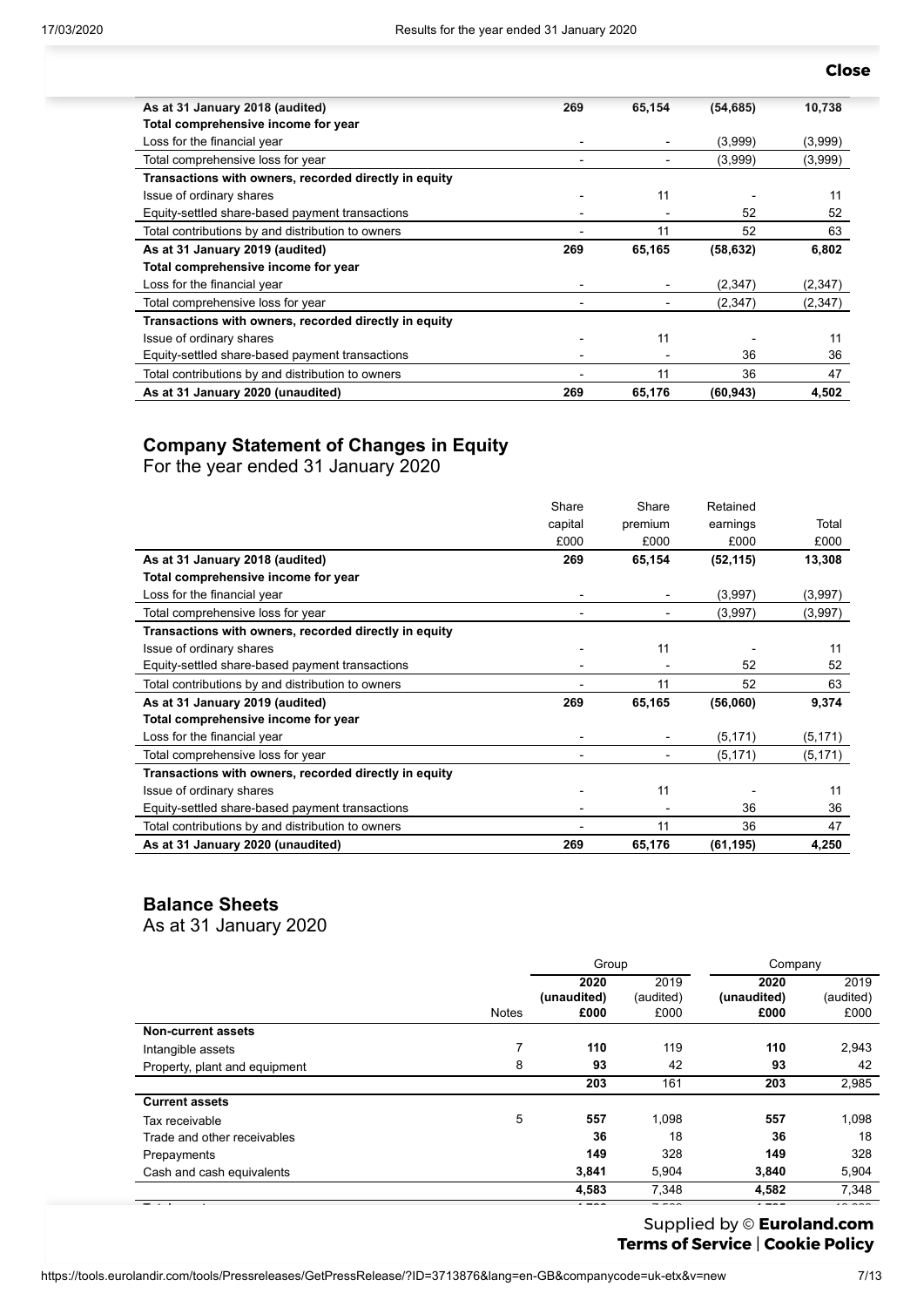Contract [liabil](https://v1.addthis.com/live/redirect/?url=mailto%3A%3Fbody%3Dhttps%253A%252F%252Ftools.eurolandir.com%252Ftools%252FPressreleases%252FGetPressRelease%252F%253FID%253D3713876%2526lang%253Den-GB%2526companycode%253Duk-etx%2526v%253Dnew%2523.XnC36pe2iOY.mailto%26subject%3DResults%2520for%2520the%2520year%2520ended%252031%2520January%25202020&uid=5dc16967bdd49b1e&pub=xa-516427d27813591e&rev=v8.28.3-wp&per=undefined&pco=tbx-300)ity **-** 206 **-** 206 **[Close](javascript:window.close();)**

| <b>Non-current liabilities</b>                     |   |           |                          |           |                          |
|----------------------------------------------------|---|-----------|--------------------------|-----------|--------------------------|
| Lease liability                                    |   | 23        | $\overline{\phantom{0}}$ | 23        | $\overline{\phantom{a}}$ |
| <b>Total liabilities</b>                           |   | 284       | 707                      | 535       | 959                      |
| <b>Net assets</b>                                  |   | 4.502     | 6.802                    | 4.250     | 9,374                    |
| <b>Equity</b>                                      |   |           |                          |           |                          |
| Share capital                                      | 9 | 269       | 269                      | 269       | 269                      |
| Share premium                                      |   | 65,176    | 65.165                   | 65,176    | 65,165                   |
| Retained earnings                                  |   | (60, 943) | (58, 632)                | (61, 195) | (56,060)                 |
| Total equity attributable to equity holders of the |   | 4,502     | 6,802                    | 4,250     | 9,374                    |
| Company                                            |   |           |                          |           |                          |

# **Consolidated Statement of Cash Flow**

For the year ended 31 January 2020

|                                                          |              | Group       |           |  |
|----------------------------------------------------------|--------------|-------------|-----------|--|
|                                                          |              | 2020        | 2019      |  |
|                                                          |              | (unaudited) | (audited) |  |
|                                                          | <b>Notes</b> | £000        | £000      |  |
| Loss for the year                                        |              | (2, 347)    | (3,999)   |  |
| Adjustments for:                                         |              |             |           |  |
| Depreciation, amortisation and impairment                | 7,8          | 97          | 73        |  |
| Investment income                                        |              | (15)        | (29)      |  |
| Equity-settled share-based payment expenses              |              | 36          | 52        |  |
| Taxation                                                 | 5            | (547)       | (1,086)   |  |
| Operating cash flows before movements in working capital |              | (2,776)     | (4,989)   |  |
| Decrease in trade and other receivables                  |              | 161         | 252       |  |
| Decrease in trade and other payables                     |              | (500)       | (317)     |  |
| Tax received                                             |              | 1,088       | 1,352     |  |
| Net cash used in operating activities                    |              | (2,027)     | (3,702)   |  |
|                                                          |              |             |           |  |
| Interest received                                        |              | 15          | 26        |  |
| Acquisition of property, plant and equipment             | 8            | (5)         | (8)       |  |
| Acquisition of other intangible assets                   | 7            | (11)        | (20)      |  |
| Decrease in fixed-term deposits                          |              |             | 2,500     |  |
| Net cash (used in)/from investing activities             |              | (1)         | 2,498     |  |
|                                                          |              |             |           |  |
| Net proceeds from issue of share capital                 |              | 11          | 11        |  |
| Payments under lease liability                           |              | (46)        |           |  |
| Net cash (used in)/from financing activities             |              | (35)        | 11        |  |
| Net (decrease)/increase in cash and cash equivalents     |              | (2,063)     | (1, 193)  |  |
| Cash and cash equivalents at 1 February                  |              | 5,904       | 7,097     |  |
| Cash and cash equivalents at 31 January                  |              | 3,841       | 5,904     |  |

#### **Notes**

## **1. Status of Audit**

The unaudited financial information presented in this statement does not constitute the Company's statutory accounts for the year ended 31 January 2020 or the year ended 31 January 2019 but is derived from those accounts. Statutory accounts for the year ended 31 January 2019 have been delivered to the Registrar of Companies. Statutory accounts for the year ended 31 January 2020 will be posted to shareholders on 31 March 2020 and will be delivered following the Company's Annual General Meeting. The Auditors have reported on the accounts for the year ended 31 January 2019; their report was unqualified, did not draw attention to any matters by way of emphasis without qualifying their reports, and did not contain statements under s498(2) or (3) of the Companies Act 2006.

### **2. Basis of preparation**

While the financial information included in this preliminary announcement has been prepared in accordance with the

**recognition and measurement criteria of International Reporting Supplied by © <b>[Euroland.com](http://www.euroland.com/)** Union (EU) ("IFRS"), this announcement does not in itself contain sufficient information to comply with IFRS. This **Terms of [Service](https://tools.eurolandir.com/legal/terms/?lang=en-GB)** | **[Cookie](https://tools.eurolandir.com/legal/cookie/?lang=en-GB) Policy**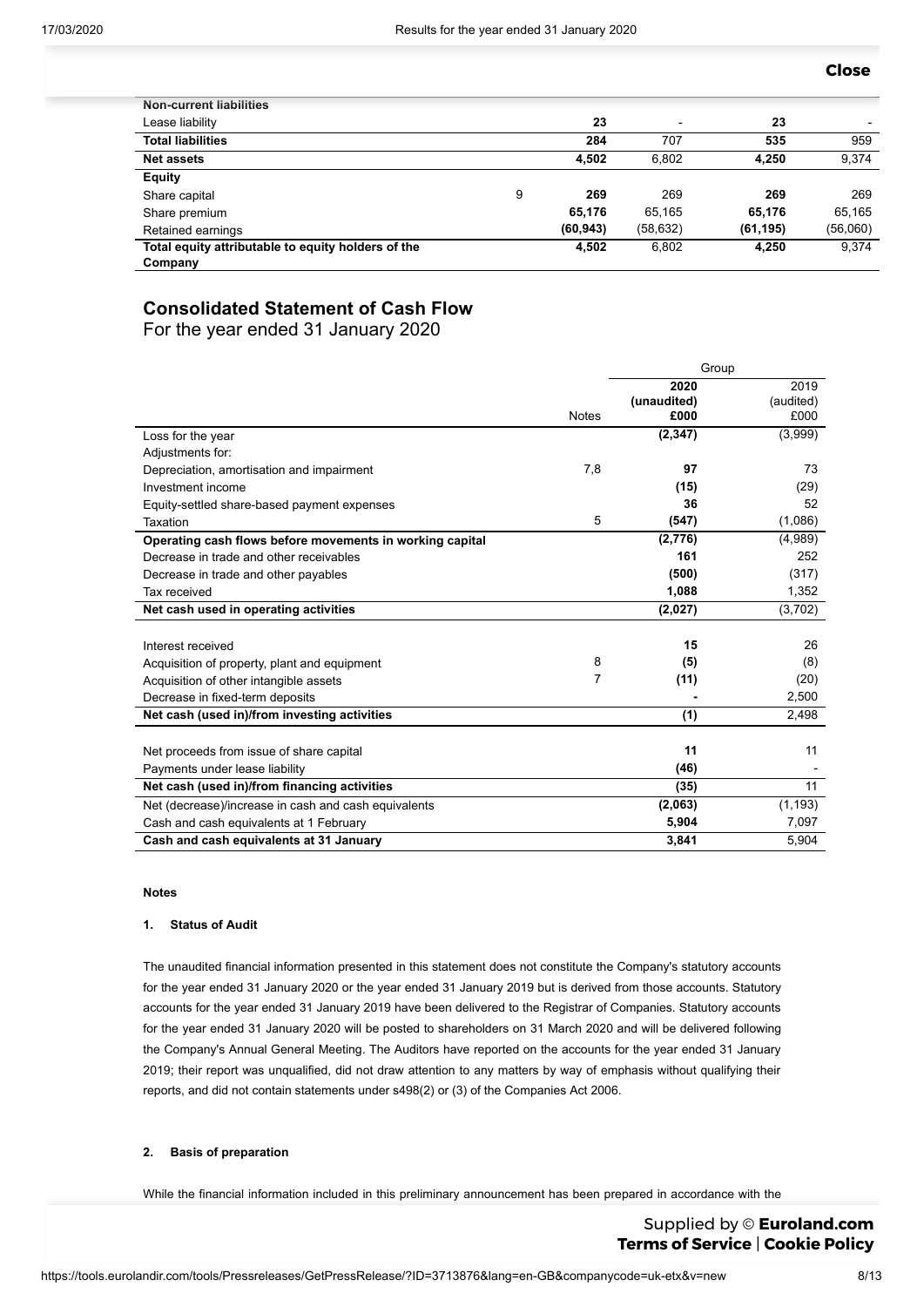the Group's accounts for the year ended 31 January 2019 and that are available on the Company's website at www.etherapeutics.co.uk, with the exception of those new standards, interpretations and amendments which became effective during the year and were adopted by the Group, albeit with no impact on the Group's loss for the year or equity on initial recognition.

This announcement contains forward-looking statements that are based on current expectations or beliefs, as well as assumptions about future events. These forward-looking statements can be identified by the fact that they do not relate only to historical or current facts. Forward-looking statements often use words such as anticipate, target, expect, estimate, intend, plan, goal, believe, will, may, should, would, could, is confident, or other words of similar meaning. Undue reliance should not be placed on any such statements because they speak only as at the date of this document and, by their very nature, they are subject to known and unknown risks and uncertainties and can be affected by other factors that could cause actual results, plans and objectives, to differ materially from those expressed or implied in the forward-looking statements. There are a number of factors which could cause actual results to differ materially from those expressed or implied in forward-looking statements. The Company undertakes no obligation to revise or update any forward-looking statement contained within this announcement, regardless of whether those statements are affected as a result of new information, future events or otherwise, save as required by law and regulations.

### **Standards and interpretations applied for the first time: IFRS 16 'Leases'**

The adoption of this new Standard has resulted in the Group recognising a right-of-use asset and related lease liability in connection with all former operating leases except for those identified as low-value or having a remaining lease term of less than 12 months from the date of initial application. For contracts in place at the date of initial application, the Group has elected to apply the definition of a lease from IAS 17'leases' and IFRIC 4 'Determining whether an Arrangement contains a Lease' and has not applied IFRS 16 to arrangements that were previously not identified as lease under IAS 17 and IFRIC 4.

As at 31 January 2019, the Group has non-cancellable operating lease commitments of £121,000, of which £6,000 related leases for which the lease term ends within 12 months of the date of initial application. The Group has applied a modified retrospective approach and, as such, the Group is not required to present a third statement of financial position as at 1 February 2019, being the date of transition. The adoption of this new standard has resulted in the Group recognising the fair value of the remaining lease payments, of £115,000, and a corresponding right-of-useasset, adjusted for amounts prepaid before the date of transition, of £123,000. The liability has not been discounted on the basis that this is immaterial.

#### **Going concern**

Although the Group has recognised revenue from commercial deals during the year, it is still largely reliant on its cash balance to fund ongoing operations. As detailed in the Executive Chairman's Statement above, the Group is in late stage discussions with a number of well known potential pharmaceutical and biotechnology partners and it is anticipated that such discussions will be income-generating and will provide both non-dilutive funding and commercial validation.

At 31 January 2020 we reported cash of £3,841,000 and an underlying cash burn during the year, excluding R&D tax credits received, of £3,142,000. Post year-end, on 10 February 2020, there was a placing of 53,305,355 ordinary shares of 0.1p each at a price of 3.0p per share to raise gross proceeds of £1.6 million, which will be used for general working capital purposes.

We have prepared a detailed financial forecast, which assumes no further sales although, as noted above, the Group is in discussions with numerous potential partners. These financial forecasts assume that the existing structure and functionality of the Group are maintained and that investment in the *in silico* platform will continue. Our present projections suggest that cash resources will last for at least the next two financial years from the Balance Sheet date. This includes the receipt of R&D tax credits in relation to the year ended 31 January 2020 of £557,000. Whilst it is expected that this tax credit will be received, if it were not received as expected there would be no impact on management's overall assessment on the Group's going concern status.

 $\sigma$  in more discussed in more detailed in more detailed in more detailed in  $\sigma$ Supplied by © **[Euroland.com](http://www.euroland.com/) Terms of [Service](https://tools.eurolandir.com/legal/terms/?lang=en-GB)** | **[Cookie](https://tools.eurolandir.com/legal/cookie/?lang=en-GB) Policy**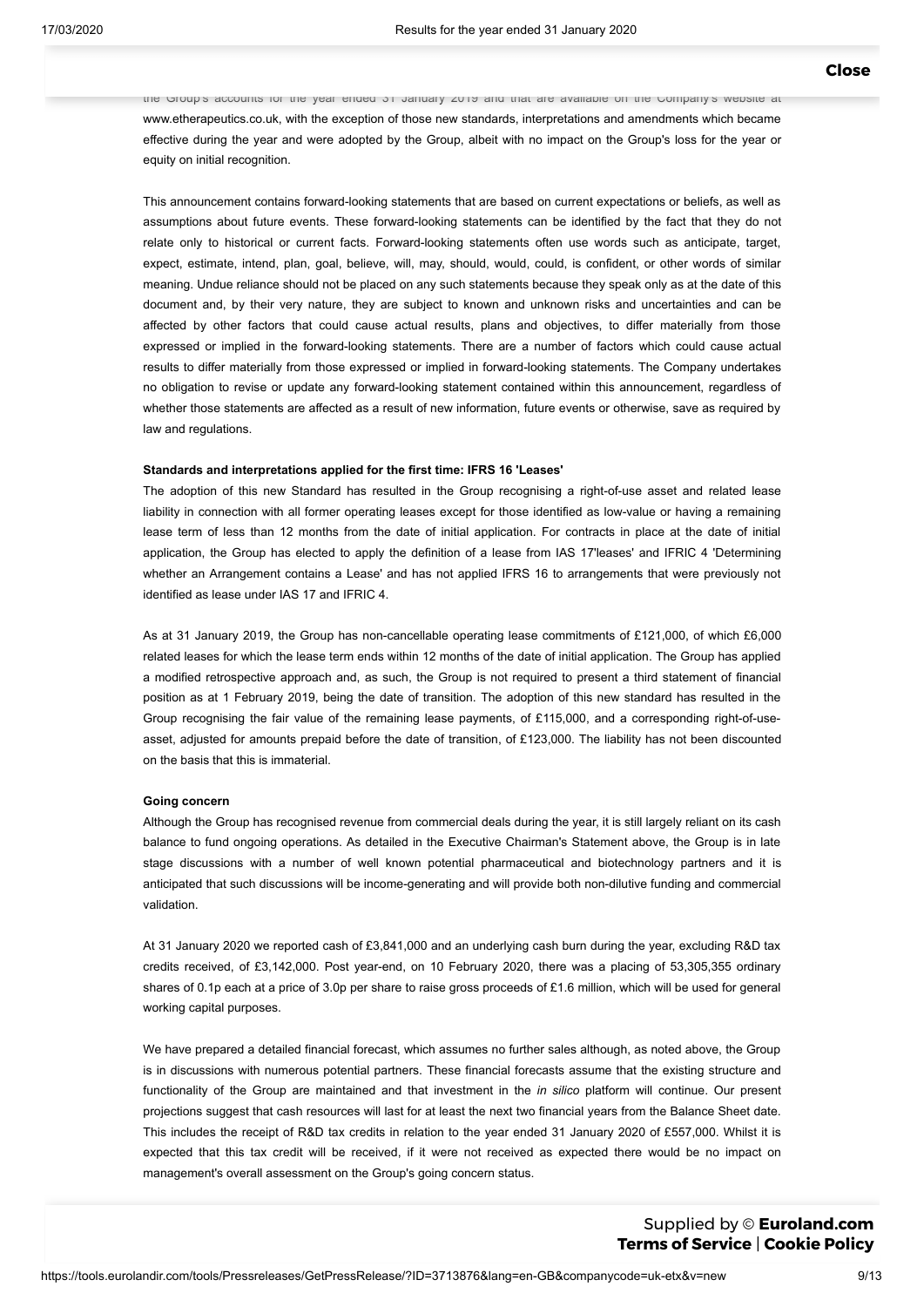resources to continue in operational existence for the foreseeable future.

#### **3. Accounting judgements and sources of estimation uncertainty**

The preparation of financial statements requires management to make judgements, estimates and assumptions that may affect the application of accounting policies and the reported amounts of assets and liabilities and income and expenses. The estimates and underlying assumptions are reviewed on an ongoing basis.

The following are the key judgements that management have made in the process of applying the Group's accounting policies and that have the most significant effect on the amounts recognised in this preliminary announcement and the financial statements for the year ended 31 January 2020:

- · Management considers the continued adoption of the going concern basis appropriate, as discussed further in Note 2 of this preliminary announcement.
- Revenue from collaborative partnerships is recognised over time rather than at a point in time on the basis that the customer has the ability to request regular project updates and accordingly suggest amendments to the project scope within the high-level confines on the contract, thereby directly controlling the direction of the project and the information asset bring produced therein. As a result, the balance between cash receipts and revenue recognised is recorded on the Balance Sheet. At the year end, the contract liability was £nil (2019: £206,000).
- The Directors have not recognised a deferred tax asset based on an assessment of the probability that future taxable income will be available against which the deductible temporary differences and tax loss carry-forwards can be utilised. The potential deferred tax asset is disclosed in note 5.
- · During the year, goodwill recognised in the parent Company Balance Sheet only, of £2,824,000 was fully impaired. Although management believe that the network-driven drug discovery activities of the Company will return positive cash flows, due to the uncertainty of the timing of these cash flows within our discounted cash flow analysis, the balance was impaired in full. Recoverable amount has been calculated as £nil on the basis that it is deemed to be between £nil and £2,084,000, but due to the sensitivities of the cash flow analysis, management could not support a value between this range. Further disclosure is made in note 7. Impairment would not impact the consolidated Income Statement or consolidated Balance Sheet.

The following are the key assumptions concerning estimation uncertainty that may have a significant risk of causing a material adjustment to the carrying amounts of assets and liabilities within the next financial year:

- Revenue recognised from collaborative partnerships, and corresponding contract liabilities, reflect management's best estimate of each contract's stage of completion. Management estimates project progress at each reporting date, with consideration to project plans outlined in customer contracts, and remeasures revenue accordingly. As a result, at the year end a contract liability of £nil (2019: £206,000) was recognised on the Balance Sheet. There were no commercial contracts in progress over the year end and therefore the cut off for revenue recognition at 31 January 2020 is not considered a significant risk for these financial statements, however it may be significant in future years depending on the portfolio of commercial contracts in progress over the year end.
- The current tax receivable of £557,000 (2019: £1,098,000) as disclosed in Note 5, represents an R&D tax credit based on an advance claim with HMRC. The final receivable is subject to judgement and the correct application of complex R&D tax rules. The minimum receipt approved by HMRC could be £nil. Historically, claims have been successful, and materially in line with the receivable recognised in the financial statements.
- **4. Staff numbers**

#### The average number of persons employed by  $\circledcirc$  **[Euroland.com](http://www.euroland.com/)** excluding Non-Executive Directors) during the year, analysed by category, was as follows: **Terms of [Service](https://tools.eurolandir.com/legal/terms/?lang=en-GB)** | **[Cookie](https://tools.eurolandir.com/legal/cookie/?lang=en-GB) Policy**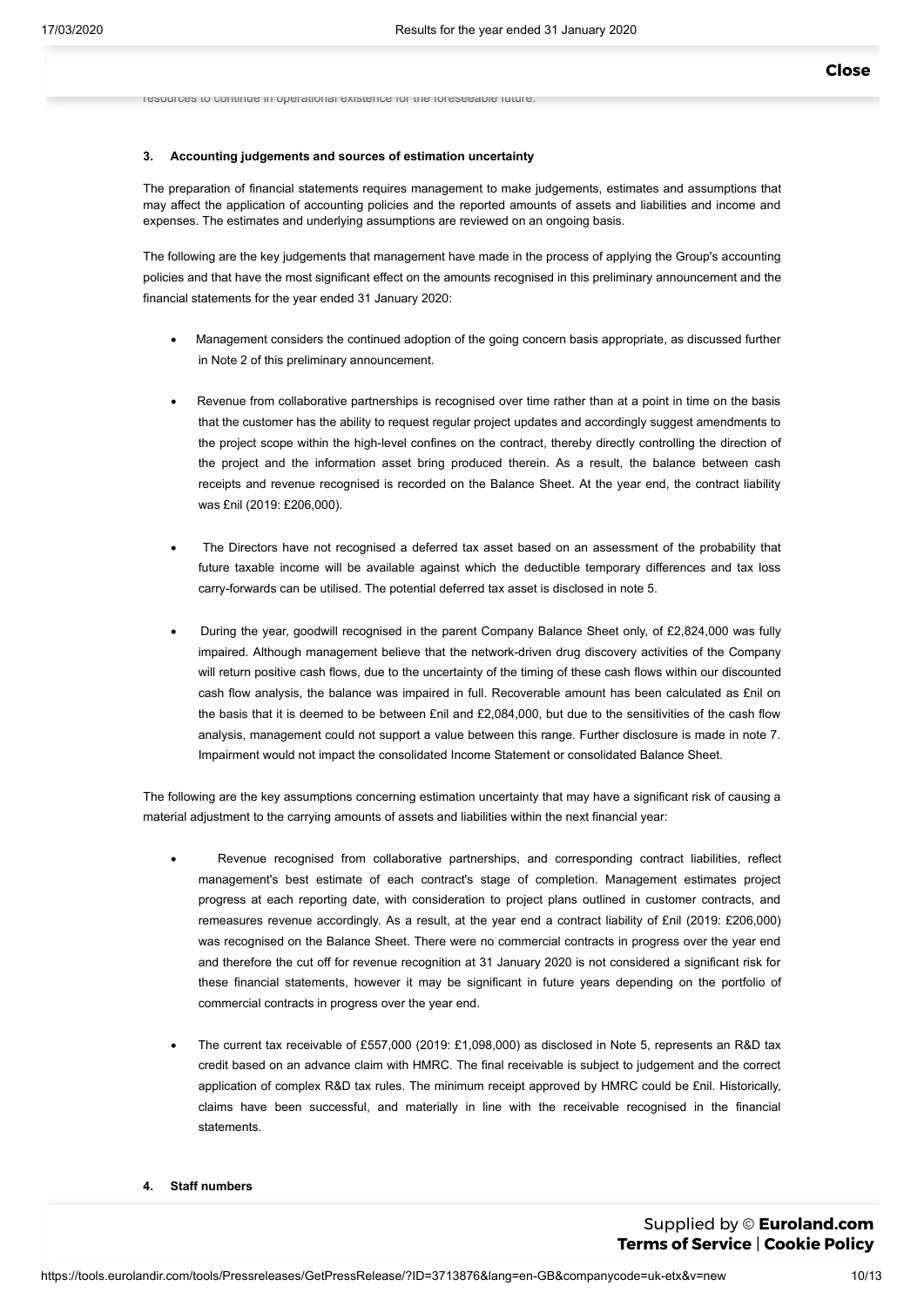## **[Close](javascript:window.close();)**

|                                  | 2020<br>(unaudited) | 2019<br>(audited) |
|----------------------------------|---------------------|-------------------|
| R&D Staff                        | 12                  | 14                |
| Finance and administration staff |                     |                   |
| <b>Executive Directors</b>       |                     |                   |
|                                  | 16                  | 18                |

## **5. Taxation**

| Recognised in the Income Statement:                     | 2020<br>(unaudited)<br>£000 | 2019<br>(audited)<br>£000 |
|---------------------------------------------------------|-----------------------------|---------------------------|
| <b>Current tax income</b>                               |                             |                           |
| R&D tax credit receivable for the current year          | (536)                       | (1,095)                   |
| Adjustments for prior year in respect of R&D tax credit | 10                          |                           |
| Current tax credit                                      | (526)                       | (1,086)                   |
|                                                         |                             |                           |
| Deferred tax                                            |                             |                           |
|                                                         |                             |                           |
| Total on loss on ordinary activities                    | (526)                       | (1,086)                   |

The standard rate of corporation tax applied to reported profit is 19% (2019: 19%). The credit for the year can be reconciled to the consolidated Income Statement as follows:

|                                                   | 2020        | 2019      |
|---------------------------------------------------|-------------|-----------|
|                                                   | (unaudited) | (audited) |
|                                                   | £000        | £000      |
| Loss before tax                                   | (2,873)     | (5,085)   |
| Tax at UK corporation tax rate of 19% (2019: 19%) | (546)       | (966)     |
| Expenses not deductible for tax purposes          | 4           | 12        |
| Enhanced relief for R&D                           | (231)       | (471)     |
| Unrelieved tax losses                             | 230         | 320       |
| Other                                             |             | 10        |
| Adjustments in respect of prior period            | 10          | 9         |
| Total tax credit for the year                     | (526)       | (1,086)   |

The total tax credit recognised within the Consolidated Income Statement is £547,000 (2019: £1,089,000, which is made up of the small- or medium-sized enterprise ("SME") R&D tax relief of £526,000 (2019: £1,086,000) and Research and Development Expenditure Credit ("RDEC") of £21,000 (2019: £3,000). The SME tax credit is shown within taxation, as reconciled above. The RDEC is included within administrative expenses in the Consolidated Income Statement on the basis that the RDEC is treated as taxable income, being an 'above the line' relief.

The tax receivable on the Balance Sheet, of £557,000 (2019: £1,098,000), is made up of SME R&D tax relief of £536,000 (2019: £1,095,000) and RDEC of £21,000 (2019: £3,000). Historically, R&D tax credits relating to both the SME scheme and the RDEC scheme have been received from HMRC as a single payment.

The Group has accumulated losses available to carry forward against future trading profits of £26,855,000 (2019: £25,216,000). No deferred tax has been recognised in respect of tax losses since it is uncertain at the Balance Sheet date as to whether future profits will be available against which the unused tax losses can be utilised. The estimated value of the deferred tax asset not recognised, measured at this reduced main rate of 19%, is £5,102,000 (2019: £4,305,000).

The decrease in the current year tax credit is due to a decreased R&D credit, as a result of lower qualifying expenditure during the year, reflecting management's decision to reduce spend. The current year R&D credit has not yet been approved by HMRC and, therefore, there is a risk that this claim may not be successful.

#### ms e l $\mathbf c$ (audited) **Terms of [Service](https://tools.eurolandir.com/legal/terms/?lang=en-GB)** | **[Cookie](https://tools.eurolandir.com/legal/cookie/?lang=en-GB) Policy**Supplied by © **[Euroland.com](http://www.euroland.com/)**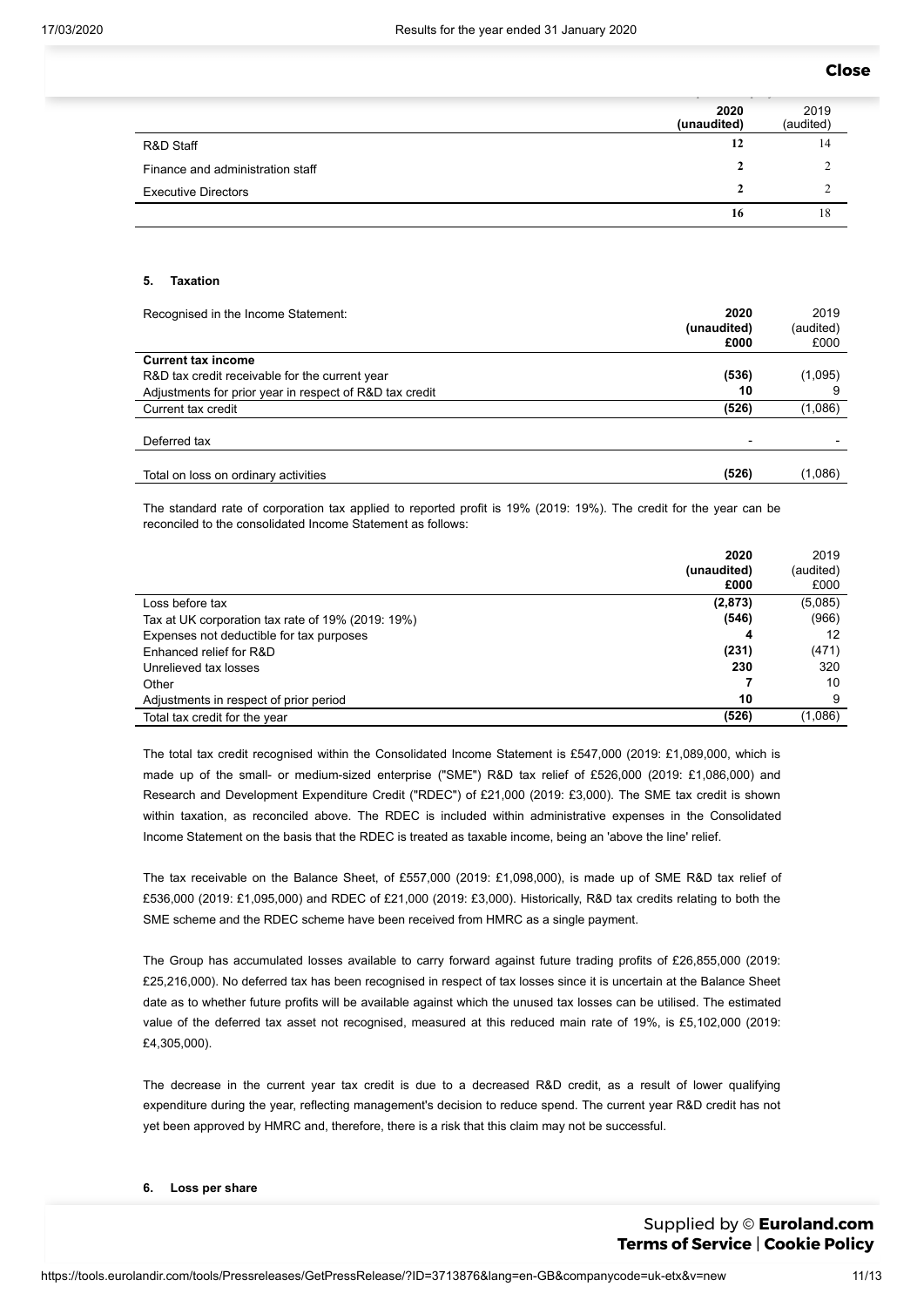Weighted average number of ordinary shares for the purposes of basic

| earnings per share and diluted earnings per share (number) | 268,855,366 | 268.581.069 |
|------------------------------------------------------------|-------------|-------------|
| Loss per share - basic and diluted (p)                     | (0.87)      | (1.49)      |

Diluted EPS is calculated in the same way as basic EPS but also with reference to reflect the dilutive effect of share options in existence at the year end over 19,220,500 (2019: 18,996,500) ordinary shares. The diluted loss per share is identical to the basic loss per share, as potential dilutive shares are not treated as dilutive since they would reduce the loss per share.

#### **7. Goodwill and intangible assets**

|                                    | Group    |             |       | Company  |             |       |
|------------------------------------|----------|-------------|-------|----------|-------------|-------|
|                                    |          | Patents and |       |          | Patents and |       |
|                                    | Goodwill | trademarks  | Total | Goodwill | trademarks  | Total |
|                                    | £000     | £000        | £000  | £000     | £000        | £000  |
| Cost                               |          |             |       |          |             |       |
| As at 31 January 2018 (audited)    | 2,101    | 1,300       | 3,401 | 2,824    | 1,300       | 4,124 |
| Additions                          |          | 20          | 20    |          | 20          | 20    |
| As at 31 January 2019 (audited)    | 2,101    | 1,320       | 3,421 | 2,824    | 1,320       | 4,144 |
| Additions                          |          | 11          | 11    |          | 11          | 11    |
| 2020<br>31<br>at<br>As<br>January  | 2,101    | 1,331       | 3,432 | 2,824    | 1,331       | 4,155 |
| (unaudited)                        |          |             |       |          |             |       |
| <b>Amortisation and impairment</b> |          |             |       |          |             |       |
| As at 31 January 2018 (audited)    | 2,101    | 1,165       | 3,266 |          | 1,165       | 1,165 |
| Impairment losses                  |          | 19          | 19    |          | 19          | 19    |
| Amortisation charge for the year   |          | 17          | 17    |          | 17          | 17    |
| As at 31 January 2019 (audited)    | 2,101    | 1,201       | 3,302 |          | 1,201       | 1,201 |
| Impairment losses                  |          | 3           | 3     | 2,824    | 3           | 3     |
| Amortisation charge for the year   |          | 17          | 17    |          | 17          | 17    |
| 31<br>at<br>January<br>2020<br>As  | 2,101    | 1,221       | 3,322 | 2,824    | 1,221       | 1,221 |
| (unaudited)                        |          |             |       |          |             |       |
| Net book value                     |          |             |       |          |             |       |
| As at 31 January 2018 (audited)    |          | 135         | 135   | 2,824    | 135         | 2,959 |
| As at 31 January 2019 (audited)    |          | 119         | 119   | 2,824    | 119         | 2,943 |
| at<br>31<br>2020<br>As<br>January  |          | 110         | 110   |          | 110         | 2,934 |
| (unaudited)                        |          |             |       |          |             |       |

### **Amortisation**

Amortisation has been charged on patents for which the registration process is complete, over the term granted.

#### **Impairment testing**

The Group carries out a review at each Balance Sheet date to establish the economic value of each asset in the patent portfolio. If the economic value of a patent is believed to be lower than the carrying value, the carrying value is reduced accordingly. The economic value is based on estimated future income potential considering technical and commercial risks and external information on the likely market demand and penetration for the drugs for which the Group has patents.

The goodwill in the Company Balance Sheet arose following the hive up of the trade and assets of InRotis Technologies Limited on 15 November 2007. The goodwill is allocated to the network-driven platform technology activity of the Group. Innovation and enhancement of our core platform technologies is a long-term strategic aim of the Company and significant advancements have been made in this area during the year. In particular, during the year, the Company launched its new GAINs technology, which permits identification of processes that are affected by background variations in DNA and hence impact the risk of developing particular disease. As a result of this development, management deem that the business model is now founded upon a different technological capability than it was at the date of the hive up in 2007 and, therefore, the underlying IP acquired in the hive up has negligible value to the Group and the goodwill balance has been fully impaired during the year.

## **8. Property, plant and equipment - Group and Company**

|                                 | Right-to-use<br>Property | Plant and<br>equipment | <b>Fixtures</b><br>and fittings | Total        |
|---------------------------------|--------------------------|------------------------|---------------------------------|--------------|
| Group and Company               | £000                     | £000                   | £000                            | £000         |
| Cost                            |                          |                        |                                 |              |
| As at 31 January 2018 (audited) |                          | 194                    | 107                             | 301          |
| Additions                       |                          | 8                      | $\blacksquare$                  |              |
|                                 |                          | $\sqrt{4}$             |                                 | $\mathbf{1}$ |

### $\blacksquare$  Supplied by  $\heartsuit$  **[Euroland.com](http://www.euroland.com/)**  $\frac{1}{2}$   $\frac{1}{2}$   $\frac{1}{2}$   $\frac{1}{2}$   $\frac{1}{2}$   $\frac{1}{2}$   $\frac{1}{2}$   $\frac{1}{2}$   $\frac{1}{2}$   $\frac{1}{2}$   $\frac{1}{2}$   $\frac{1}{2}$   $\frac{1}{2}$   $\frac{1}{2}$   $\frac{1}{2}$   $\frac{1}{2}$   $\frac{1}{2}$   $\frac{1}{2}$   $\frac{1}{2}$   $\frac{1}{2}$   $\frac{1}{2}$   $\frac{1}{2}$   $\$ - 5 - 5 **Terms of [Service](https://tools.eurolandir.com/legal/terms/?lang=en-GB)** | **[Cookie](https://tools.eurolandir.com/legal/cookie/?lang=en-GB) Policy**